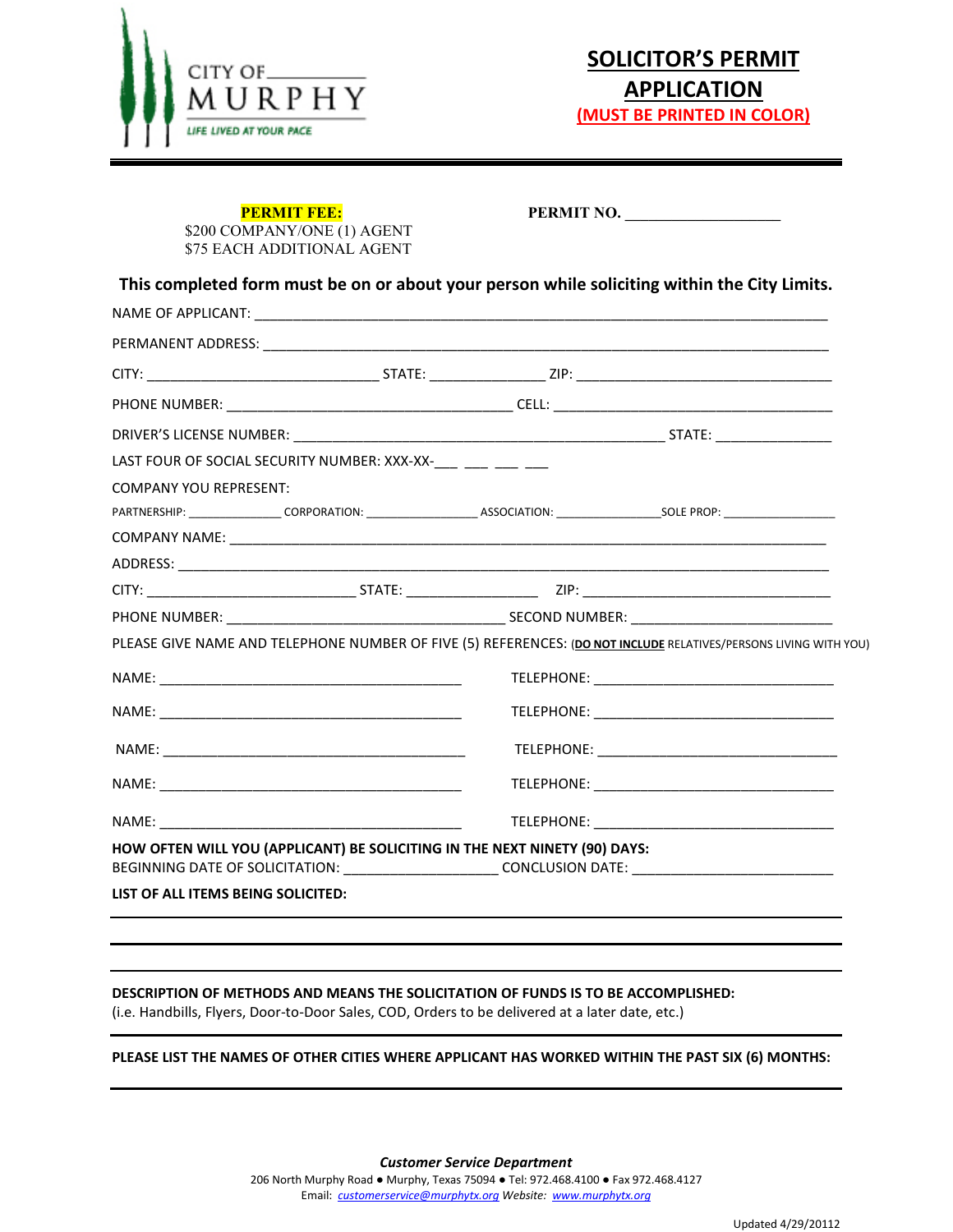

# **SOLICITOR'S PERMIT APPLICATION (MUST BE PRINTED IN COLOR)**

#### **PERMIT ATTACHMENTS**

\_\_\_\_\_ Two (2) identical recent **color** photos of the applicant's face not to exceed one (1) inch square in size.

If representing a Partnership, provide the names of all partners, the principal business address and telephone number of each partner.

If representing a Corporation, the person applying shall state whether it is organized under the laws of Texas or is a foreign corporation, and must show the mailing address, business location, telephone number, name of the individual in charge of the Murphy office of such corporation, the names and addresses of all officers/directors or trustees of said corporation, and, if a foreign corporation, the place of incorporation.

If representing an Association, the applicant shall show the associate's principal business address and telephone number, if any, and shall show names, principal business or residence addresses, telephone numbers of all members of the association unless they exceed ten (10) in number, in which case the application shall so state and the person registering may alternatively list the names, principal business or residence addresses and telephone numbers of the officers/directors or trustees of the association. If the association is part of a multistate organization or association, the mailing address and business locations of its local office.

Certificate or letter from the president, vice-president, general manager, sales manager, assistant sales manager or district or area manager of the company for which the applicant works, sells or solicits stating that the applicant is an employee and/or agent of such company.

A publication recognizing the company's financial rating; or a letter or certificate from an association or organization which has as its purpose the protection of citizens of the United States against illegal or unsavory business practices stating that the firm or company is a member in good standing of such association or organization. (i.e Better Business Bureau)

If applicant is an individual who is not canvassing, selling or soliciting for any firm or company, letters of recommendation from two (2) citizens of the applicant's permanent residence shall be submitted.

Surety bond in the amount of Five Thousand (\$5,000.00) Dollars naming the applicant for the permit as the principal.

\_\_\_\_\_ Authorization to Release Information

Solicitor's Guidelines

#### **ATTACHMENT FOR VEHICLES USED IN FOOD VENDING BUSINESS**

Vehicle and equipment inspection approved by the City Health Officer.

Proof of insurance: \$100,000 for property damage liability, \$100,000 bodily injury liability for each person and \$300,000 bodily injury for each occurrence.

Violations of traffic laws including but not limited to driving or parking vending vehicles on the wrong side of the street, blocking the normal flow of traffic, shall be grounds for revocation of the permit. Vehicles used in vending services may operate between the hours of 7:00 AM and 9:00 PM.

HAVE YOU EVER BEEN CONVICTED OF A FELONY OR A MISDEMEANOR INVOLVING MORAL TRUPITUDE? PLEASE CHECK: YES: \_\_\_\_\_\_\_ NO: \_

THIS PERMIT IS ONLY AUTHORIZED FOR DOOR TO DOOR SALES IN RESIDENTIAL AREA.S. I, THE APPLICANT, UNDERSTAND THAT THIS PERMIT WILL NOT ALLOW VENDOR SALES WITHIN COMMERCIAL DISTRICTS. I, THE APPLICANT, LISTED ABOVE HAVE IN GOOD FAITH COMPLETED THIS APPLICATION COMPLETELY AND HONESTLY TO THE BEST OF MY KNOWLEDGE. I HAVE SIGNED THE ATTACHED AUTHORIZATION TO RELEASE INFORMATION. I HAVE RECEIVED, READ, UNDERSTAND AND AGREE WITH THE SOLICITOR'S/VENDOR'S GUIDELINES.

| <b>STATE OF TEXAS</b>                                                                                                                                                                                                         |                                                                                                                                       |  |
|-------------------------------------------------------------------------------------------------------------------------------------------------------------------------------------------------------------------------------|---------------------------------------------------------------------------------------------------------------------------------------|--|
| COUNTY OF: _________________________________                                                                                                                                                                                  |                                                                                                                                       |  |
| Sworn to and subscribed before me on this day of 100 minutes and 20 minutes of the state of the state of the state of the state of the state of the state of the state of the state of the state of the state of the state of |                                                                                                                                       |  |
| $\mathsf{By}$                                                                                                                                                                                                                 |                                                                                                                                       |  |
| Notary Public in and for the State of Texas: Notary Public in the State of Texas: Notary Public in and for the State of Texas:                                                                                                |                                                                                                                                       |  |
|                                                                                                                                                                                                                               | LET IT BE KNOWN, THAT THE ABOVE APPLICANT HAS OBTAINED A SOLICITOR'S PERMIT FROM THE CITY OF MURPHY IN ACCORDANCE WITH THE ORDINANCE  |  |
|                                                                                                                                                                                                                               | NUMBER 04-03-602 TO PARTICIPATE IN DOOR TO DOOR/VENDING SALES. THE ISSUANCE OF THE PERMIT IS NOT AN ENDORSEMENT BY THE CITY OF MURPHY |  |

NUMBER 04-03-602 TO PARTICIPATE IN DOOR TO DOOR/ VENDING SALES. THE ISSUANCE OF THE PERMIT IS NOT AN ENDORSEMENT BY THE CITY OF MURPHY OR ANY OF ITS OFFICERS OR EMPLOYEES.

BUILDING OFFICIAL: \_\_\_\_\_\_\_\_\_\_\_\_\_\_\_\_\_\_\_\_\_\_\_\_\_\_\_\_\_\_\_\_\_\_\_\_\_\_\_\_\_\_\_\_\_\_\_\_ DATE: \_\_\_\_\_\_\_\_\_\_\_\_\_\_\_\_\_\_\_\_\_\_\_\_\_\_\_\_\_\_\_\_\_\_\_\_\_\_\_\_\_\_\_\_\_\_\_\_\_\_\_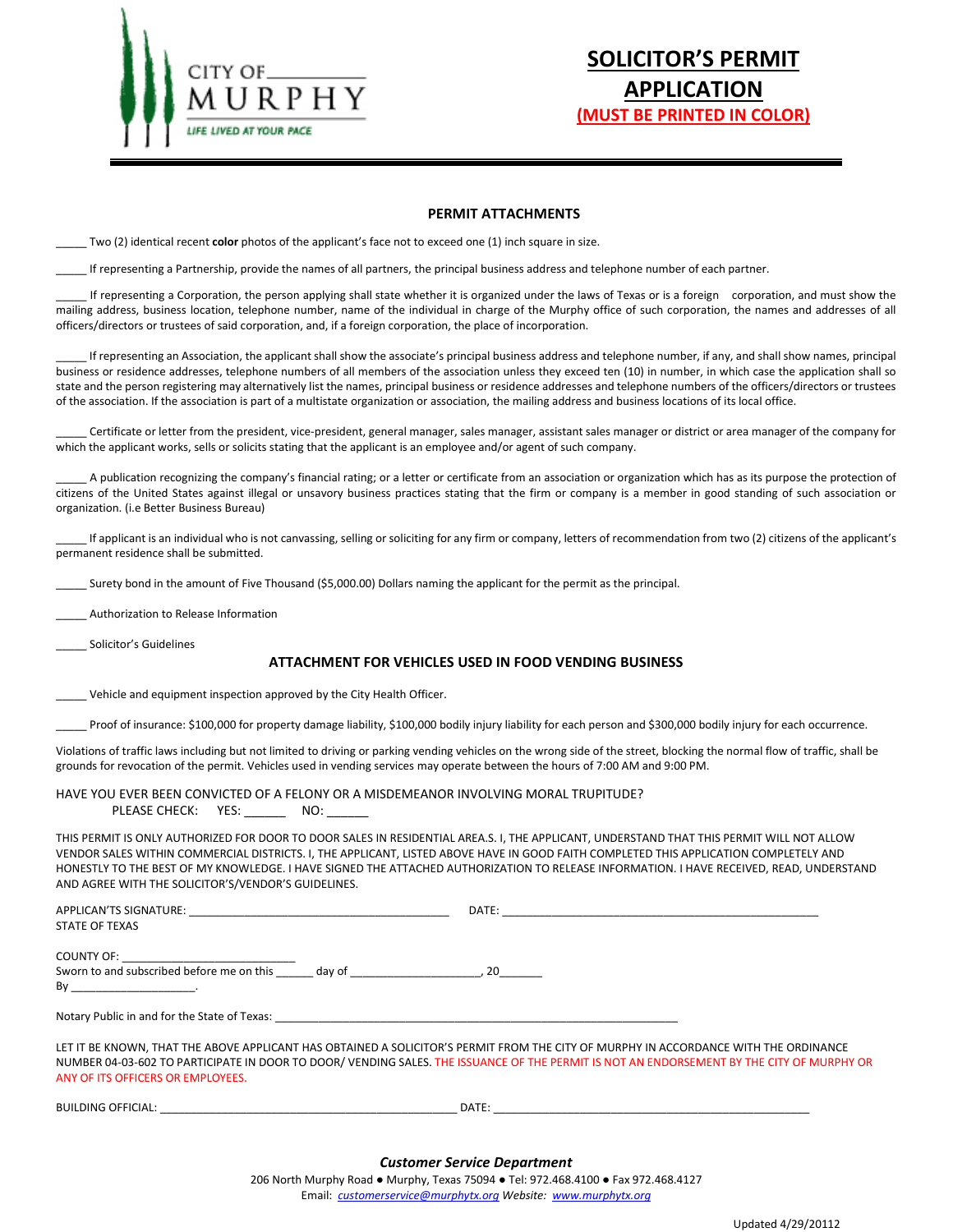

PER CHAPTER 22 OF THE CITY CODE THIS PERMIT WILL *NOT* BE ISSUED LESS THAN TWO (2) BUT NO MORE THAN TEN (10) BUSINESS DAYS OF COMPLETION AND FILING OF YOUR APPLICATION.

**APPLICATION MUST BE COMPLETE WITH ALL ATTACHMENTS AND NOTORIZED.** Incomplete applications will *NOT* be processed.

## **PERMIT FEE \$200.00 PER COMPANY/ONE AGENT. \$75.00 EACH ADDITIONAL AGENT.** This fee is to be paid at time of application and is non-refundable even if denied.

# **(EACH AGENT MUST APPLY IN PERSON AND OBTAIN A PERMIT)**

SURETY BONDS OF \$5,000.00 ARE REQUIRED **for each agent engaging in solicitation activities which involve the potential for any financial transaction now or in the future.**

ALL APPLICANTS **must provide a valid state driver's license or proper state identification.**

AUTHORIZATION TO RELEASE INFORMATION **must be signed and dated along with the application.**

PROOF OF MOTOR VEHICLE INSURANCE **(100,000/100,000/300,000)** must **be shown at time of application for all vehicles vending.**

SOLICITORS *MUST* USE SIDEWALKS AND DRIVEWAYS TO GO FROM HOUSE TO HOUSE – WALKING ACROSS FRONT YARDS IS STRICTLY PROHIBITED.

SOLICITOR HOURS **permitted are 9 AM to Sunset (deemed by the National Weather Service) Monday through Saturday. No solicitation on Sunday, New Years Day, Memorial Day, July 4th, Labor Day, Thanksgiving or Christmas Day.** 

# **ALL SOLICITORS MUST CARRY AND DISPLAY THEIR SOLICITOR'S PERMIT AND SOLICITOR'S ID BADGE WHILE SOLICITING WITHIN THE CITY OF MURPHY.**

This permit is only authorized for door to door sales in residential areas. **The applicant understands that this permit will not allow vendor sales within commercial districts. I, the applicant, have read, understand and agree with the guidelines and by signing below have received a complete copy of Chapter 22 of the City of Murphy's Code of Ordinances.**

| Applicant's Signature |
|-----------------------|
|-----------------------|